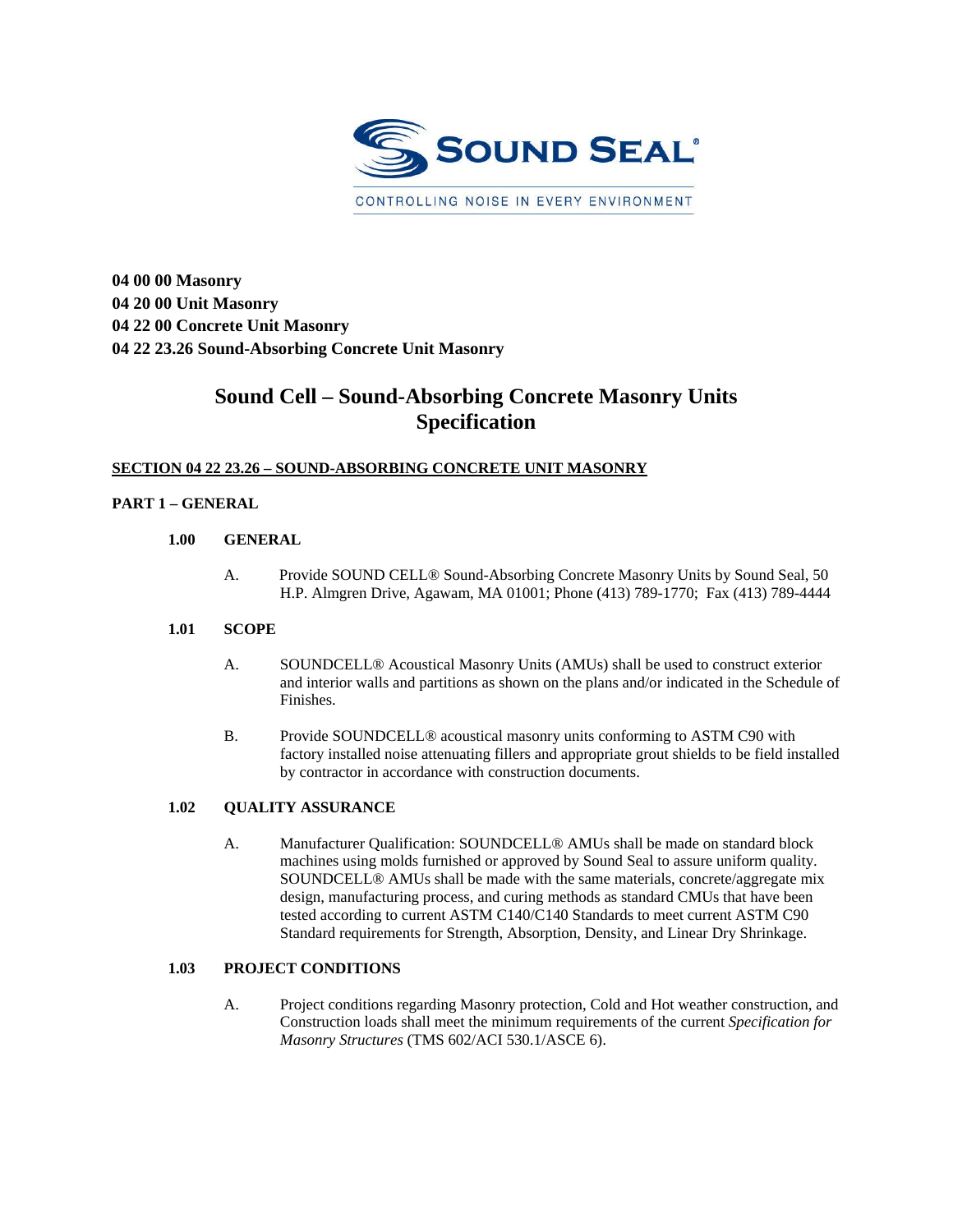### **1.04 DELIVERY, STORAGE, AND HANDLING**

- A. SOUNDCELL® AMUs units shall be delivered to the project site cubed and palletized.
- B. Contractor shall store AMUs on level ground and be kept clean and dry. Double stacking of pallet containers shall not be allowed.
- C. SOUNDCELL® AMUs are to be handled to protect faces and edges from chipping. AMUs shall be installed by the General Contractor (or Masonry Contractor), using only mechanics skilled in the laying of masonry units. Jobsite cutting of AMUs shall be performed with power tools in such a manner as to provide straight and true edges.

## **PART 2 – PRODUCTS**

#### **2.01 SOUND-ABSORBING CONCRETE MASONRY UNITS**

- A. Furnish and deliver Acoustical Masonry Units (AMUs) as described in this section for installation in walls as shown on the Plans and/or indicated in the Schedule of Finishes meeting the following requirements.
- B. AMUs shall have two apertures formed on the cross-webs as elements to provide sound absorption into the AMU cavity.
- C. AMUs shall have an impressed and skewed surface relief to provide sound diffusion and improve flutter echo, standing waves, and sound intensity annoyances.

Description: SOUNDCELL® AMUs, as produced by an approved and licensed manufacturer of:

| Sound Seal         | Tel: (413) 789-1770 |
|--------------------|---------------------|
| 50 H.P Almgren Dr. | Fax: (413) 789-4444 |
| Agawam, MA 01001   |                     |

#### **2.02 MASONRY UNITS**

- A. Density (specify one)
	- 1) Normal Weight:  $125$  lb/ft<sup>3</sup> or more
	- 2) Medium Weight: 105 to less than  $125$  lb/ft<sup>3</sup>
	- 3) Lightweight: less than  $105$  lb/ft<sup>3</sup>
- B. Minimum Net Area Compressive Strength: 2000 lb/in<sup>2</sup>

#### **2.03 FITTINGS**

- A. Acoustical Fillers: Units shall have noise attenuating, incombustible, fibrous filler elements as supplied by SOUND SEAL, Agawam, MA and installed in the block cavities at the block plant.
- B. Grout Shields: Where 12" AMUs are designated on the plans to be grouted, AMUs shall have high-density, tempered hardboard, grout shields as provided by SOUND SEAL, Agawam, MA and field installed in the block cavities by the masons.